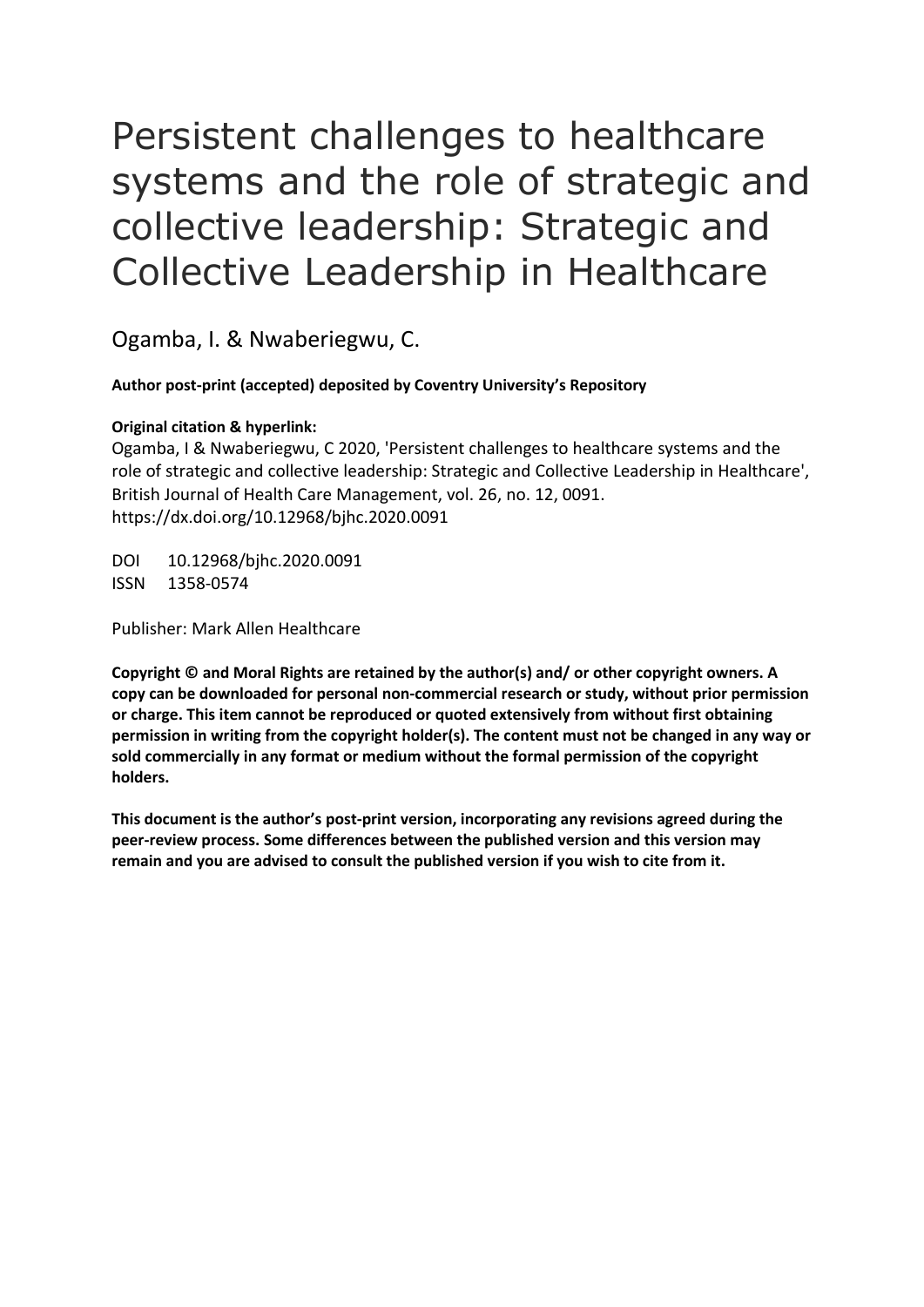

# **Accepted Manuscript –** 19th June 2020

**Journal:** British Journal of Healthcare Management

**Full Title:** Persistent Healthcare Systems Challenges and the Role of Strategic and Collective Leadership

**Short Title:** Strategic and Collective Leadership in Healthcare

# **Authors:**

- 1. Ikedinachi Ogamba (Corresponding Author) [Ikedinachi.ogamba@coventry.ac.uk](mailto:Ikedinachi.ogamba@coventry.ac.uk)
- 2. Conifer Nwaberiegwu

# **Authors' Institution:**

Faculty of Health and Life Sciences, Coventry University

Coventry, UNITED KINGDOM

## **Citation:**

Ogamba, I. K. and Nwaberiegwu, C. (2020) Persistent Healthcare Systems Challenges and the Role of Strategic and Collective Leadership. *British Journal of Healthcare Management*  (Accepted/In press)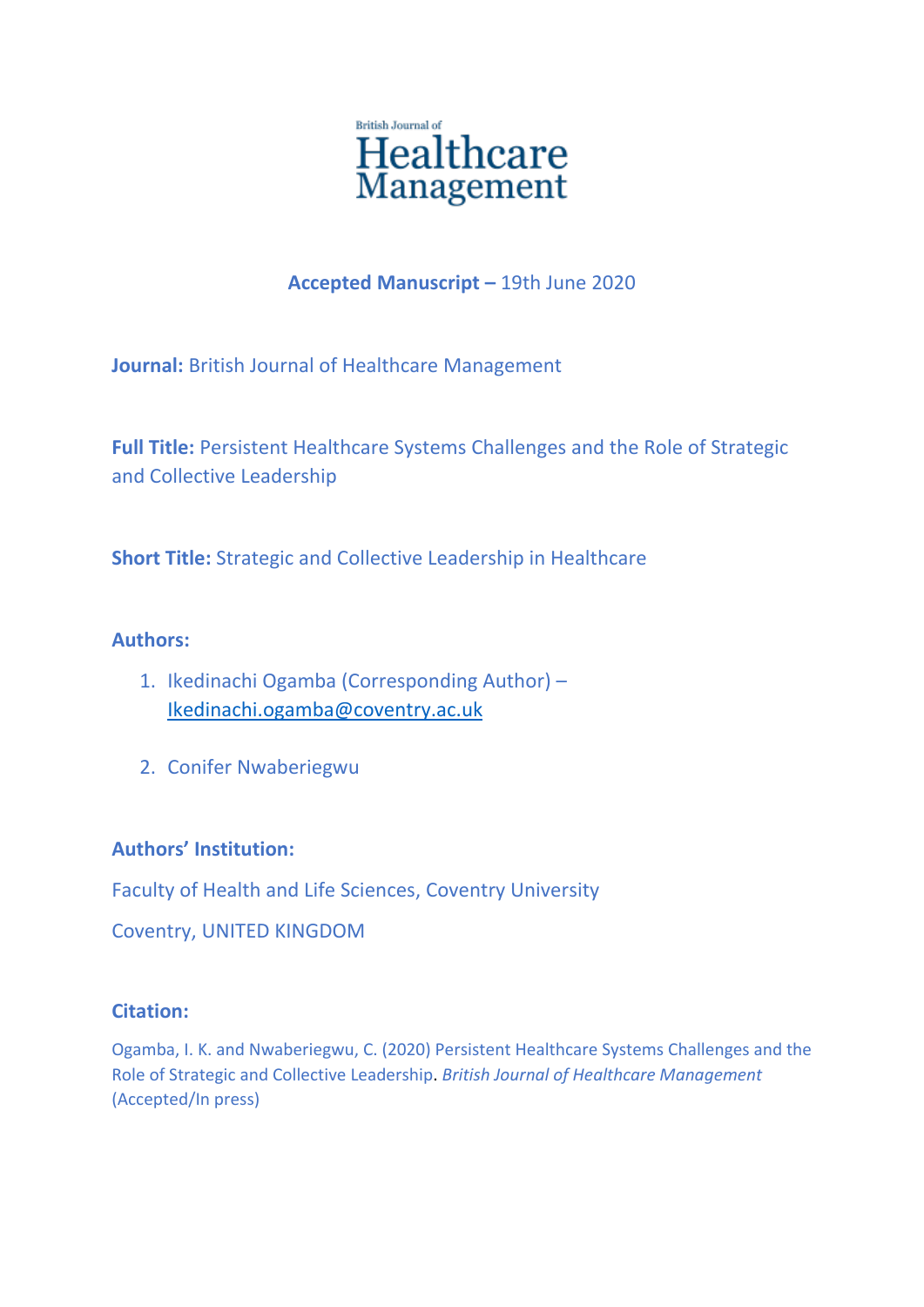**Persistent Healthcare Systems Challenges and the Role of Strategic and Collective Leadership** 

#### **Abstract**

 Healthcare systems continue to face various challenges that persist and will continue to trend organisational culture, workforce shortage and the adoption of new technological in the future, therefore need to be constantly managed. This paper identifies and focuses on innovations, as some of the major challenges that face healthcare systems globally. It explores the opportunities that exist through strategic and collective leadership in addressing these persistent challenges and in improving the quality of care as well as enhancing team effectiveness and organisational outcomes in healthcare.

**Keywords:** Strategic leadership, collective leadership, healthcare challenges, organisational culture, workforce shortage, technological innovation.

#### **Key points**

- 1. Organisational culture, workforce shortage and the adoption of new technological innovations are some of the major challenges that face healthcare systems globally.
- 2. Opportunities exist to address these persistent challenges through strategic and collective leadership approaches in healthcare.
- 3. Strategic and collective leadership involve embedding the organisation culture in envisioning future direction and motivating everyone in the organisation to think beyond individual responsibilities and adopt a team attitude.
- 4. Strategic and collective leadership will help in improving the quality of care as well as enhancing team effectiveness and organisational outcomes in healthcare.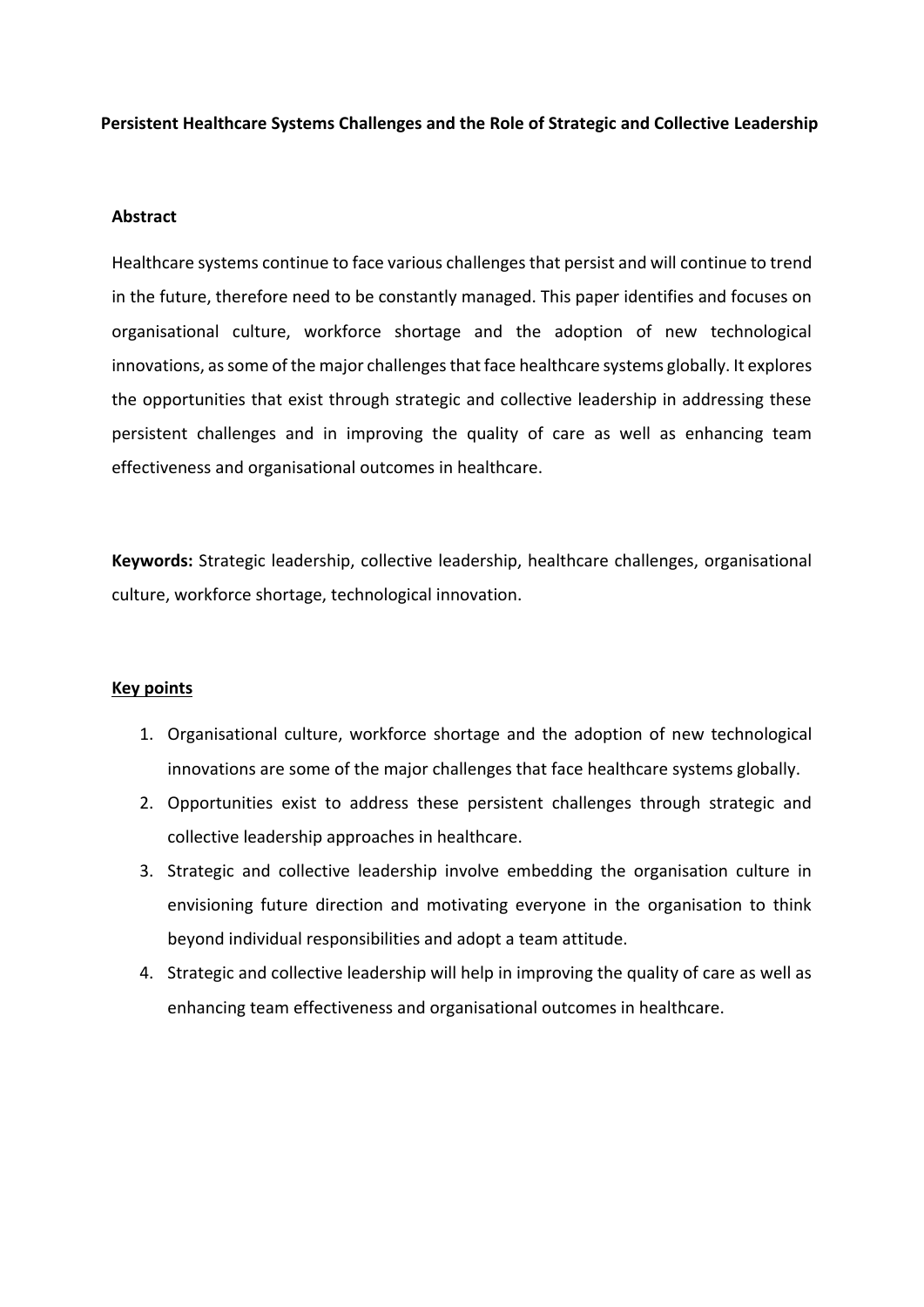#### **Introduction**

 the quality of care and outcomes in healthcare organisations. Evidence has shown that Effective leadership enhances organisational capacity, learning, performance and improves leaders who develop skills in managing uncertain situations, cultural and behavioural changes are key to quality improvement in the healthcare sector (Hardacre et al. 2010).

 al. 2010). Therefore, it is important to examine the trending challenges for leaders and shortage and technological innovation. These challenges are current and persistent, and there Healthcare systems are complex and constantly changing, with diverse culture, professionals, resources and technological advances. This poses challenges to healthcare leaders in managing diversity within organisations and efficient use of resources in designing service delivery process as well as motivating the employees to work towards a common goal (Gn et managers in the healthcare sector, with a specific focus on organisational culture, workforce is the need to highlight possible ways of addressing and turning them into opportunities for delivering maximum impact through strategic and collective leadership.

#### **Persistent Challenges of Healthcare Systems**

 The constantly changing nature and the inherent complexity of the healthcare system are increasingly challenging, with the rise in cost and poor quality of care services becoming major global issues. Major factors contributing to the challenges within healthcare systems are associated with outdated leadership practices, such as linear thinking and poor readiness for innovation. According to Figueroa et al (2019), the key challenges and emerging trends affecting the healthcare sector globally are grouped into three levels:

- 1. The macro-level (system context), these include society, demography, technology, political economy and culture.
- 2. The meso level (organisational context), these include infrastructure, resources, governance, clinical process management processes and patients.
- 3. The micro context which is related to the individual management style.

 as discussed by Ghiasipour et al (2017), include organisational structure (complexity, These are linked to the various leadership challenges faced by local healthcare organisation centralisation and bureaucracy), human resources/workforce (staff empowerment and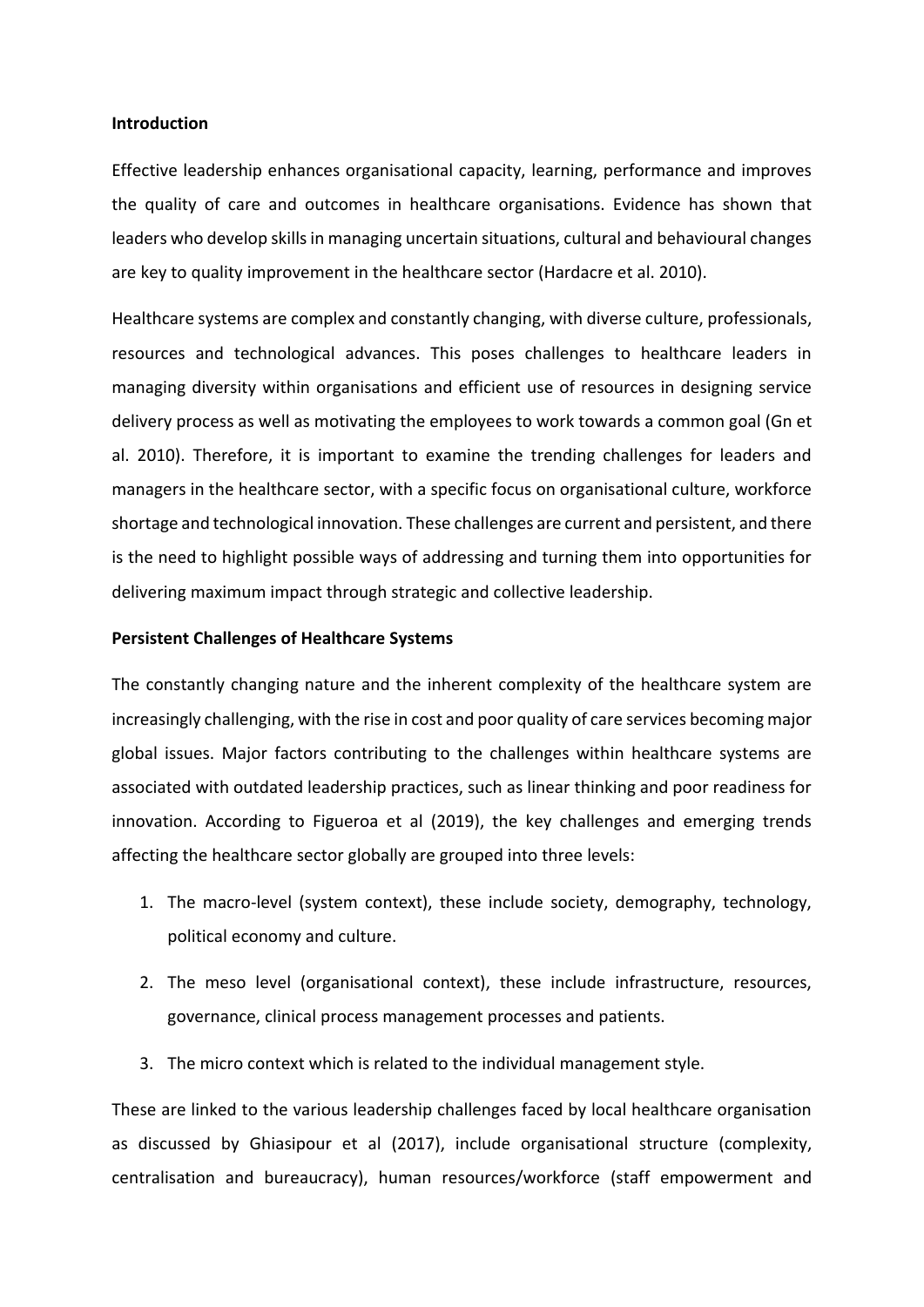become pressing issues common to most healthcare systems, impacting the quality of care. solutions for improvement by tackling challenges that emanate from organisational culture, education, motivational mechanisms, and staff diversity), work nature (stress, tension and team orientation) and context (regulations, cultural issues, social issues and economic issues). Consequently, system inefficiencies, increasing complexities, the rising cost of care, resources shortage, the pace of technological innovations, and an ever-expanding evidence gap have Hence, leaders must understand the complexity of the healthcare system and develop various workforce shortage and adoption of new technological innovation.

#### *Organisational Culture*

 employees. Effective leadership has proven to create an organisational culture that improves quality, efficiency and team productivity, enhancing employees' satisfaction and meeting personal and organisational goals in the healthcare sector (Day et al. 2014). In the UK, the improvement in the quality of care and performances of the organisation. Culture has been organisation culture and capacity are inadequate or does not match the intrinsic needs of the 2010). Although, Walmsley and Milley (2008) suggest that organisation culture supports and enthusiasm (Benning et al. 2011). Some organisations have engaged external support Culture is co-created by all in an organisation and tends to change slowly over time based on organisational vision, goal, leadership, and nature of services provision and intrinsic values of NHS major cultural changes are based on the structure and procedures to deliver the desired associated with organisational effectiveness in the healthcare sector. In a situation where an employees, emotional exhaustion may lead to different variation in outcomes (Krien et al. personal and professional development and provides an environment where improvement efforts can thrive. However, the complexity that arises when implementing an intervention in improving the quality of care without adequate cultural support such as the organisational norms and values, hinders the progress in sustaining the organisation's collective knowledge from professionals to help in overcoming the various cultural limitation, but the extent to which these can compensate for adverse culture is still unclear (Dixon-Woods, McNicol and Martin 2012). Therefore, leadership capacity to meet the challenges of culture within a healthcare organisation is key.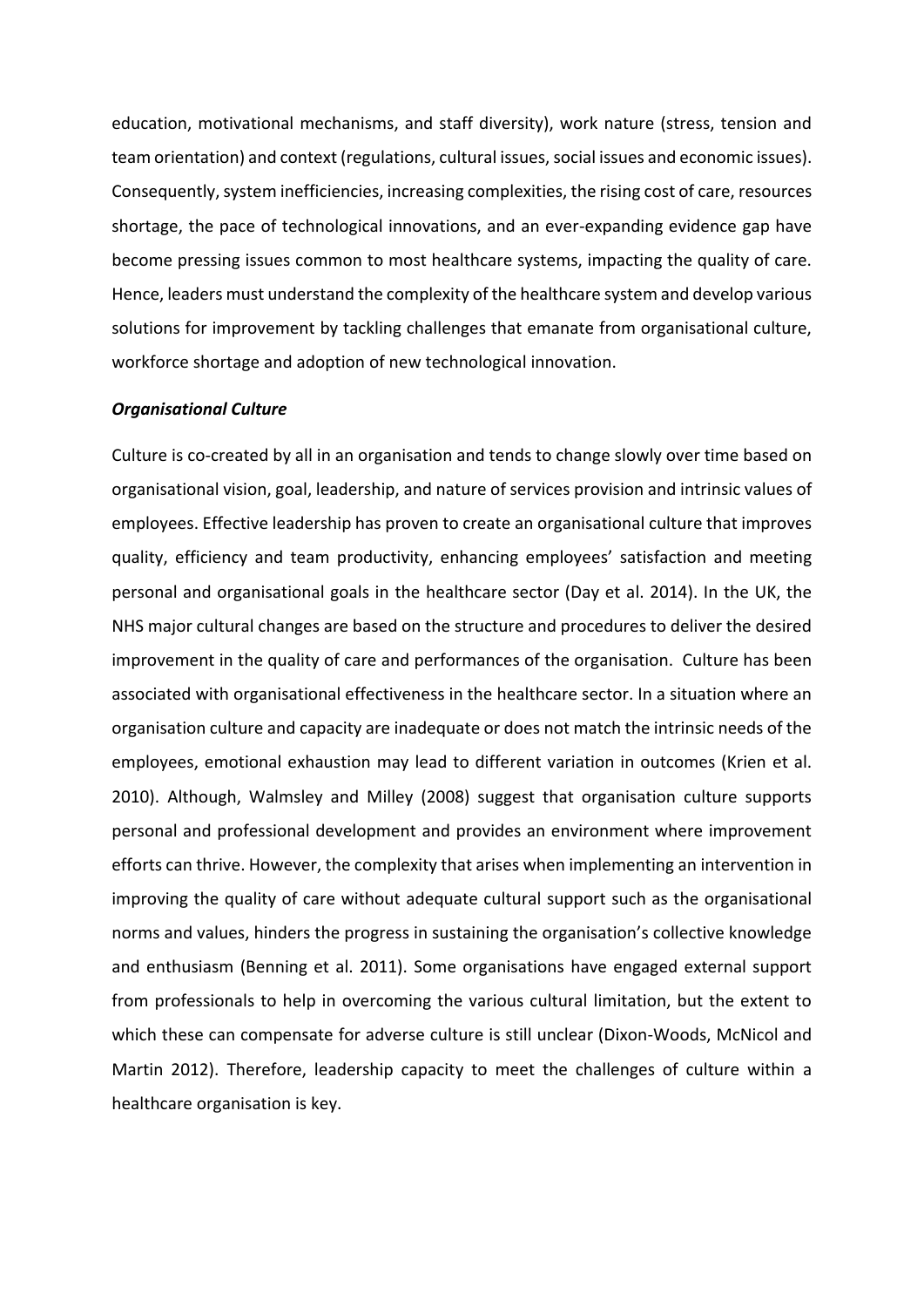#### *Workforce Shortage*

 Shortage of workforce is another major current and future challenge in the healthcare sector Also, the European Commission (2012) estimated a shortage of about one million healthcare medical and non-medical needs of individuals with chronic illness and disabilities is taken into filled, and this could increase to one million by the end of the next era (Buchan et al. 2019). other issues. As the demand for healthcare workforce is growing and changing, there is a need for leaders to create a balance for the supply of healthcare workforce. Also, in most developed organisations and poses a threat for leaders in retaining the workforce (Turner 2017). Therefore, leaders need to be more strategic with talent management in other to attract, as almost all countries have skills deficit of clinical, allied and managerial healthcare professionals. The World Health Organisation (2014) predicts a shortage of about 12.9 million trained healthcare workers, across developed and developing countries by the year 2035. workforces by 2020, which will increase to two million if long-term care that helps meet the action. In the NHS, there are currently about one hundred thousand vacancies waiting to be This has led to longer waiting times, a decline in the quality of care and increased cost among countries the healthcare workforce is ageing, and a significant proportion will retire in the next decade. Poor talents management has impacted on the values and culture of healthcare recruit, retain and develop a suitable workforce for the healthcare sector. Furthermore, leaders need to recognise and encourage talents within the healthcare organisation by developing the workforce core competencies and creating a positive and collaborative working environment, relationships and integrity in the organisation.

#### *Technological Innovation*

 changes within a system (Weberg 2009). The influence of technological innovations has created various opportunities for improving quality of care and saving cost, however, pressure on healthcare organisations. The speed at which new technological innovations in healthcare are introduced and used by the population has created a huge challenge for sector and professionals in the prevention and treatment of diseases. Hence, the need for leaders to ensure that the healthcare workforce has relevant knowledge and skills on the trending Innovations are new products and processes that create dynamic social and economic adoption and use of advanced technological innovations is a major challenge that exerts technologies in meeting with patients/users' needs and improving service delivery.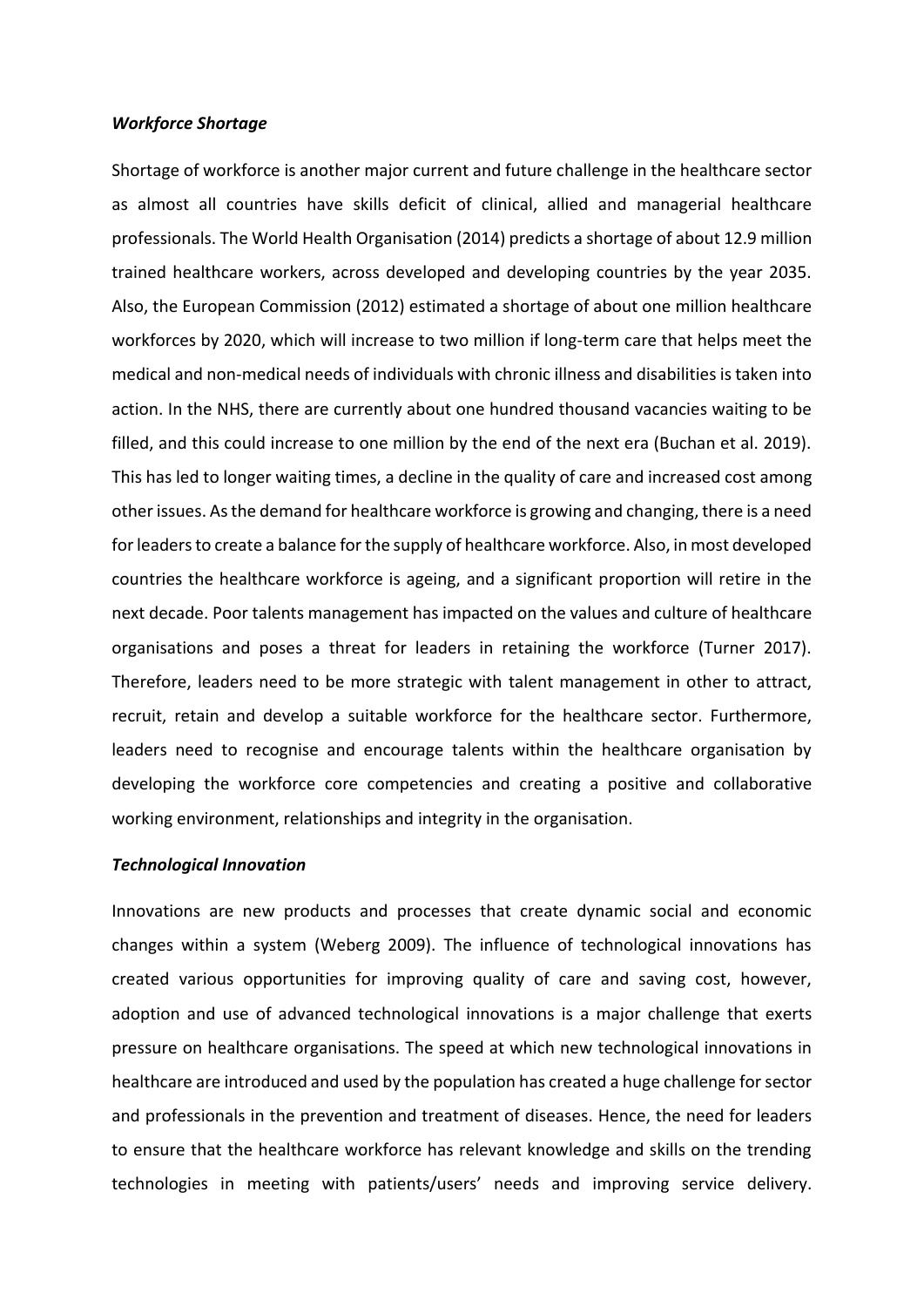new ways of solving problems in the healthcare sector (Melnyk and Fineout-Overholt 2010). Also, with changing healthcare goals and delivery approaches, leaders are seeking for an challenge as numerous needs are competing for the available fund. Notwithstanding, leaders Innovation requires time and impacts both individuals and organisations, leaders must develop the workforce competency for the adoption of innovations as means for exploring effective strategy to build strength and capacity to meet the future need of healthcare systems and the population using innovative ideas and technologies in the sector (Figueroa et al. 2019). But the healthcare funding gap is one of the impediments to meeting this must have to balance the continuous demand in the health sector and increasing pressure for adoption and use of cost-saving technological innovation to meet the challenges of quality care and organisational effectiveness.

#### **The Role of Strategic and Collective Leadership in Healthcare**

 well as exploring new opportunities (Mintzberg 2014). In developing solutions to the collective capability is deficient for tackling the complex problems that are faced by Effective leadership is learnt by experiencing and developing ways of managing challenges as challenges of the healthcare sector, leaders must have the ability to integrate theory and practices that come from understanding the nature of leadership and management. According to Barbera (2014), the key determinant for developing and maintaining a culture within an organisation is in leadership, as every interaction by leaders at every level shape the emerging culture of the organisation. The traditional approach to leadership which have focused on developing individual capability while neglecting the need for developing healthcare systems (Uhi-Blen, Marion and Mckelvey 2007). Therefore, there is the need for leaders and their team to understand interconnectedness and constant change as normal operating conditions within healthcare organisations and begin to devise new means and ways to engage and work collectively and collaboratively.

 the organisation culture in envisioning future direction, motivating others towards achieving In sustaining a culture that promotes change and enhances high-quality care, leaders must move from the traditional approach of leadership, towards a strategic and collective leadership approaches. This involves careful consideration of current situation, embedding the organisational goals as well as the need for everyone in the organisation to cease thinking solely in terms of their individual responsibilities and adopt a team attitude. Strategic and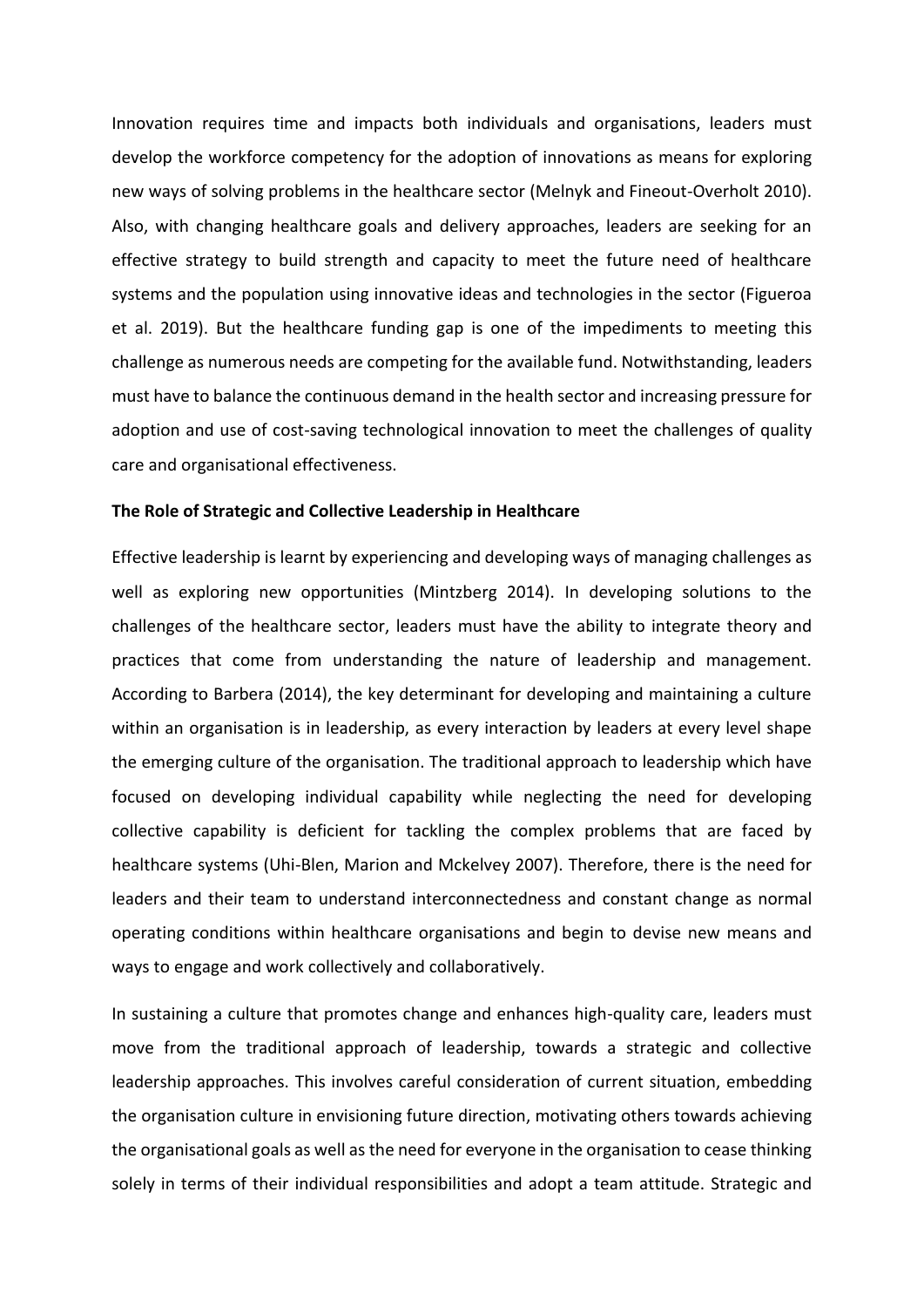collective leadership have been argued as effective approaches for meeting the dynamic challenges and enhancing the performance of complex systems such as healthcare organisations (Crossan et al. 2008, Wooten et al. 2006).

responsibility rather than any single individual's job. This has the potential to create a culture that promotes high quality and compassionate care, as employees accept shared new means of sharing power, responsibility, accountability and supporting one another at both individual and collective level. King Fund (2019) reported that, where there is collective organisation is working to achieve (strategic vision). Alignment refers to the effective leadership approaches are complementary, and for healthcare leadership to be effective, it Collective leadership implies that organisational success is seen as every member responsibility and motivate one another, which will stimulate individual, team and crossboundary innovation (West et al. 2017). Hence, healthcare leaders and workers must device leadership within an organisation, the organisation will benefit from direction, alignment and commitment. Direction implies that people agree based on the goal and target the coordination and integration of various aspects of the work to enable everyone's effort to fit in together in delivering services. Commitment implies that everyone takes responsibility and work towards the success of the organisation as a priority. Hence, strategic and collective must be both strategic and collective in principle and practice.

 encouraging teams to be compassionate in delivering care and towards one another (Kumar the healthcare sector (Dixon-woods et al. 2014). Leaders help to create the conditions for employee engagement, by promoting an energetic working environment, nurturing trusted Strategic and collective leadership inspires vision and clear strategy in managing challenges and task, positive participation that values diversity, creates psychological safety and et al. 2015). Although the shortage of workforce will continue to be a threatening challenge, collective leadership will encourage employee engagement at all levels, and this will help in retaining more workforce as well as balancing the inflow and outflow of the workforce within relationship, recognising employees input, providing information, giving helpful feedback, promoting equality and transparency and supporting employee innovation, which will further ensure high quality of care (West et al. 2014).

Furthermore, system and innovative thinking is an effective way of managing the challenges in the healthcare, as leaders need to understand perspectives, interrelationships, boundaries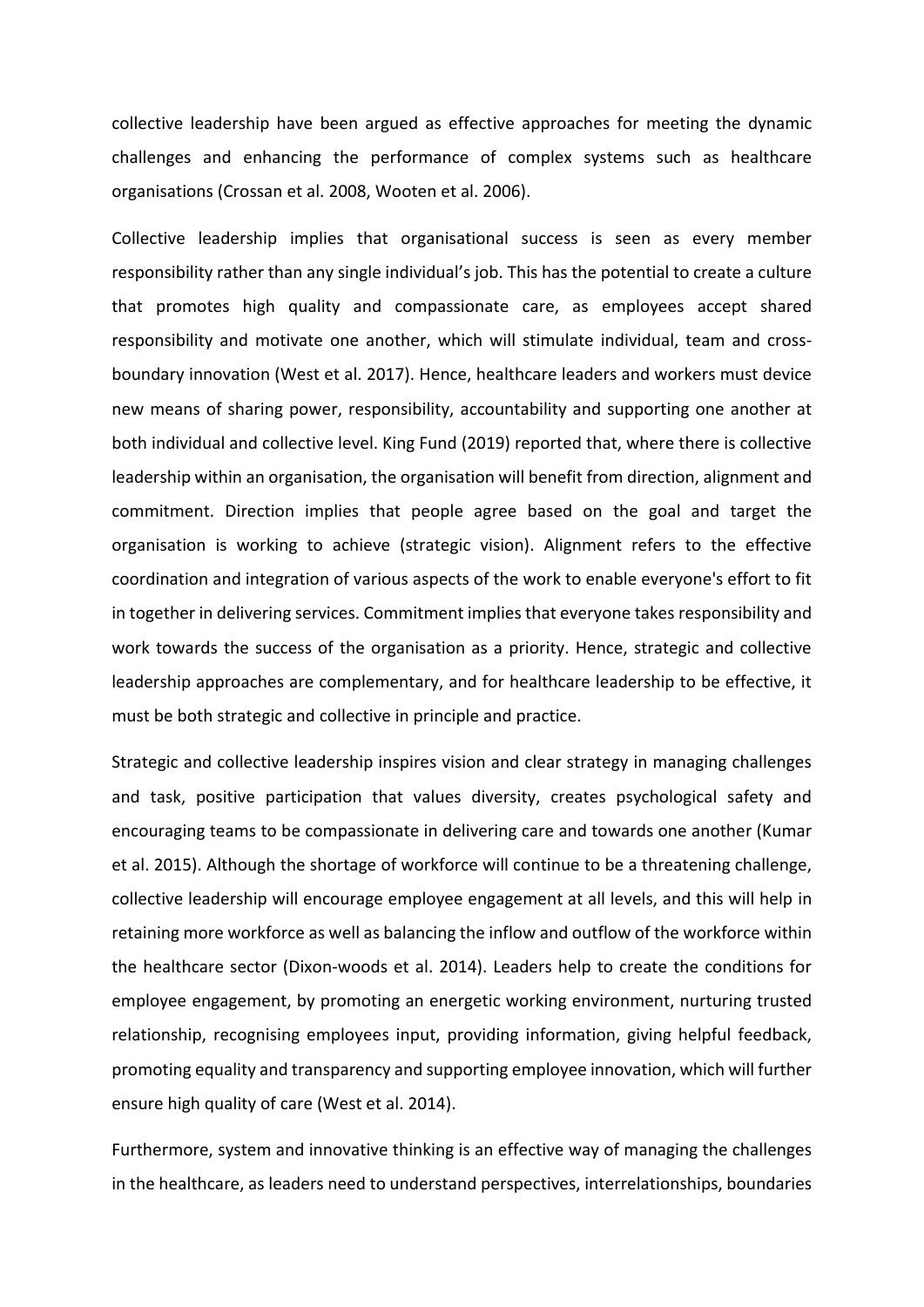and the importance of positive and negative feedback mechanism in improving quality care. and skills development to drive healthcare innovation to meet the future needs of new This influences the action rather than directly managing the actions concerning organisational culture (Weberg 2012). If leaders promote a positive feedback mechanism, the energy to be productive will increase, as well, a negative feedback system will reveal where and when change is needed. Also, leaders need to support innovative solutions in healthcare, hence new ways of thinking, collaboration, educational support, shared value and decision-making technological innovation adoption and use.

Moreover, teamwork is essential in providing healthcare services, as the healthcare sector is made of multidisciplinary teams and no single professional can deliver a complete healthcare service. Studies have shown that effective teamwork in healthcare is associated with an increase in patient safety, job satisfaction, effective use of resources, employee retention, cost-effective as well as improving the behavioural and psychological state of employees in an organisation (Firth-Cozens 2001; Abualrub et al. 2012; Cassar, Bezzina and Buttigieg 2017). Collective leadership could help build a stronger team bond with shared value, vision, responsibility and success, which will help build positive organisational culture.

Organisation culture is an important variable for behaviour and performance in the workplace, as effectiveness in the team is achieved by a strong and dynamic value system. Invariably, organisation culture influences the implementation of new interventions, hence, leaders need to motivate, support and empower their team through the changes and innovation process that occurs in healthcare organisations. In the healthcare sector, patient satisfaction is an indication of an effective strategic and collective leadership, as high-quality of care is delivered through organisational values and vision, and diverse collaboration and organisational learning in the team, as well as empowering individuals to have the freedom and ability to make decisions, have clearly defined roles, necessary resources and support that are needed.

Strategic and collective leadership if applied in practice will facilitate the development of leadership values and behaviours, with employees fully involved in informed and collaborative decision- making and problem-solving. This will enable healthcare leaders and professionals to enhance organisational learning in their team and diverse collaboration among employees and patient/users in improving the quality of service delivery and organisational effectiveness.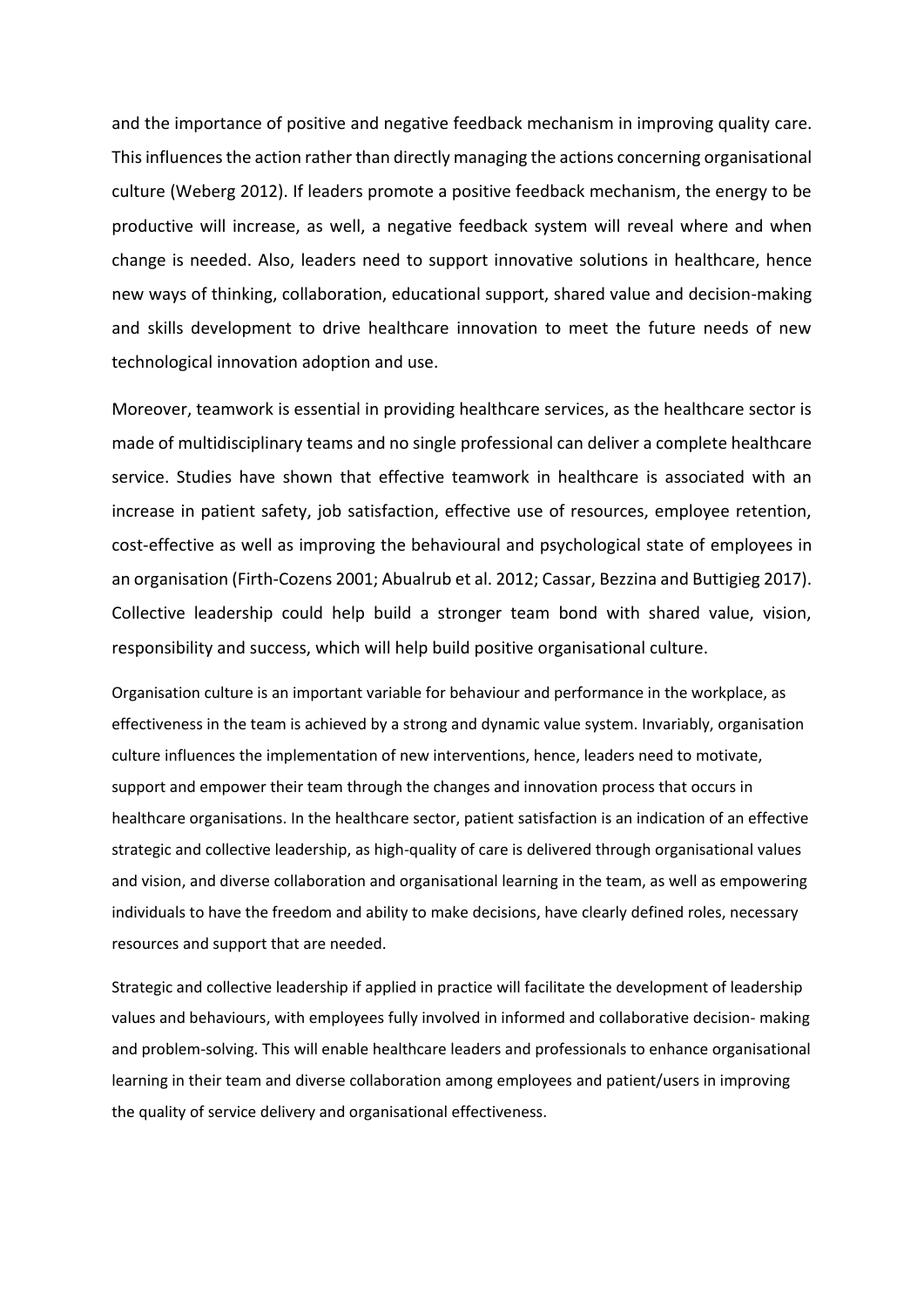#### **Conclusion**

 Leaders and manager in the healthcare sector are constantly faced with challenges like opportunities to enhance effective influence, team motivation and collaboration towards high-quality patient care, as teams are focused on working together across boundaries. high-quality patient care, as teams are focused on working together across boundaries.<br>Therefore, healthcare organisations must encourage and create opportunities for their workforce at all levels to not only contribute to formulating organisational long-term direction organisational culture, shortage of workforce and adoption of technological innovations. Strategic and collective approaches in leading within the healthcare systems present achieving organisational goals and effectiveness. Strategic and collective leadership ensures but also participate in leading through change and improvement in the healthcare system.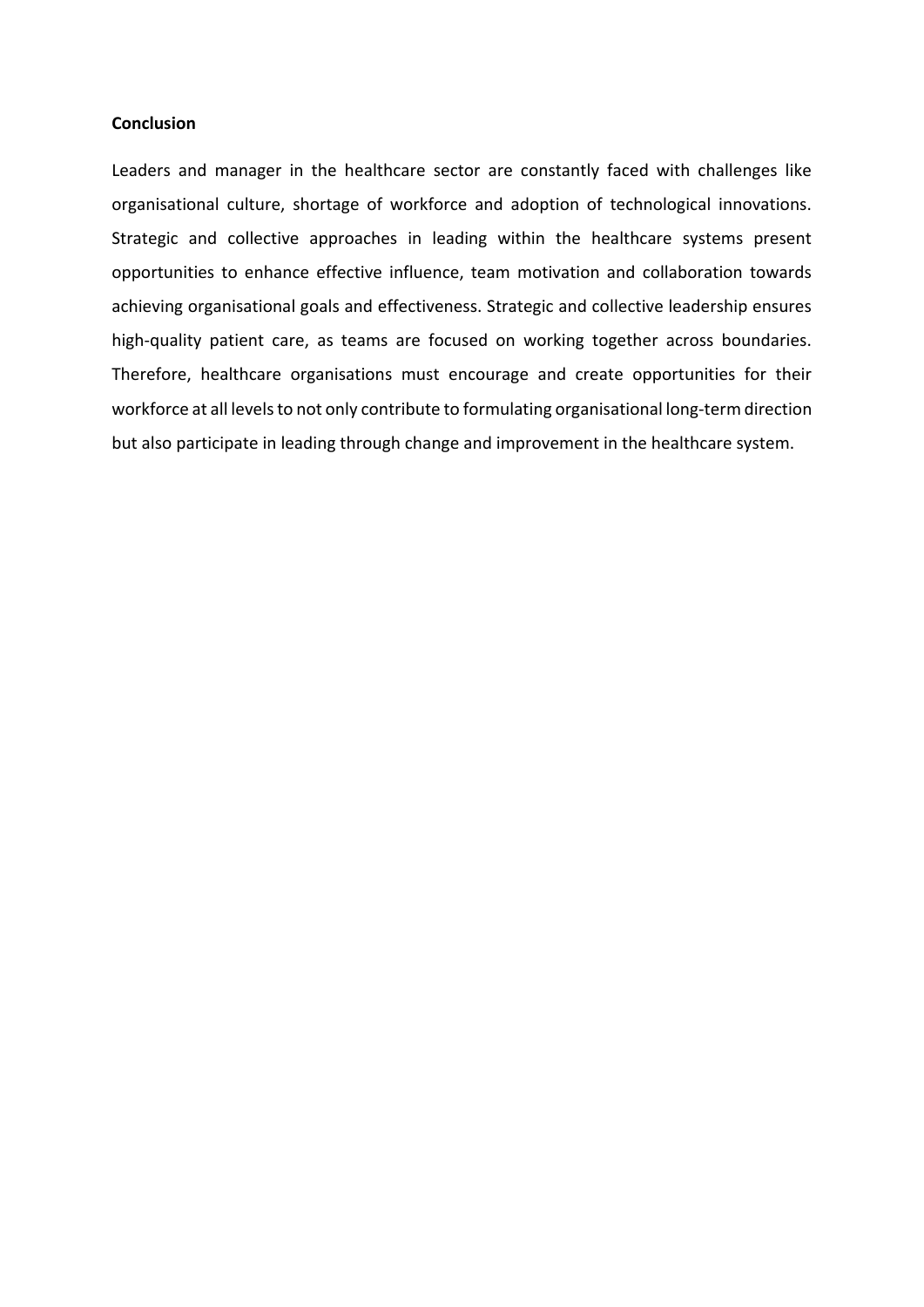### **References**

- AbuAlRub, R. F., Gharaibeh, H. F., and Bashayreh, A. E. I. (eds.) (2012) Nursing Forum. 'The Relationships between Safety Climate, Teamwork, and Intent to Stay at Work among Jordanian Hospital Nurses': Wiley Online Library
- Barbera, K. M. (2014) The Oxford Handbook of Organizational Climate and Culture [online]: Oxford University Press
- Girling, A., Hemming, K., and Carmalt, M. (2011) 'Large Scale Organ-isational Intervention to Improve Patient Safety in Four UK Hospitals: Mixed Method Evaluation'. BMJ 342, Benning, A., Ghaleb, M., Suokas, A., Dixon-Woods, M., Dawson, J., Barber, N., Franklin, B. D., d195
- Buchan, J., Charlesworth, A., Gershlick, B., and Seccombe, I. (2019) 'A Critical Moment: NHS Staffing Trends, Retention and Attrition'*. Health Foundation*
- Cassar, V., Bezzina, F., and Buttigieg, S. C. (2017) 'The Relationship between Transformational Leadership and Work Attitudes: Comparing Mediating Influences of Social Identity and the Psychological Contract'. Leadership & Organization Development Journal 38 (5), 646- 661
- Crossan, M., Vera, D., & Nanjad, L. (2008). Transcendent leadership: Strategic leadership in dynamic environments. *The leadership quarterly*, *19*(5), 569-581.
- Day, M., Shickle, D., Smith, K., Zakariasen, K., Moskol, J., & Oliver, T. (2014). Training public health superheroes: Five talents for public health leadership. Journal of Public Health, 36(4), 552–561.
- National Health Service: Overview of Lessons from a Large Multi-method Study'. BMJ Dixon-Woods, M., Baker, R., Charles, K., Dawson, J., Jerzembek, G., Martin, G., McCarthy, I., McKee, L., Minion, J., and Ozieranski, P. (2014) 'Culture and Behaviour in the English Qual Saf 23 (2), 106-115
- Dixon-Woods, M., McNicol, S., and Martin, G. (2012) 'Ten Challenges in Improving Quality in Healthcare: Lessons from the Health Foundation's Programme Evaluations and Relevant Literature'. BMJ Qual Saf 21 (10), 876-884
- EU Health Workforce. European Commission, Brussels. [online] Available from European Commission (2012) Commission Staff Working Document on an Action Plan for the https://ec.europa.eu/health/sites/health/files/workforce/docs/staff\_working\_doc\_heal thcare workforce en.pdf [6 May 2020]
- Health Leadership and Workforce Management Globally: A Rapid Review'. BMC Health Figueroa, C. A., Harrison, R., Chauhan, A., and Meyer, L. (2019) 'Priorities and Challenges for Services Research 19 (1), 239
- Firth-Cozens, J. (2001) 'Cultures for Improving Patient Safety through Learning: The Role of Teamwork'. BMJ Quality & Safety 10 (suppl 2), ii26-ii31